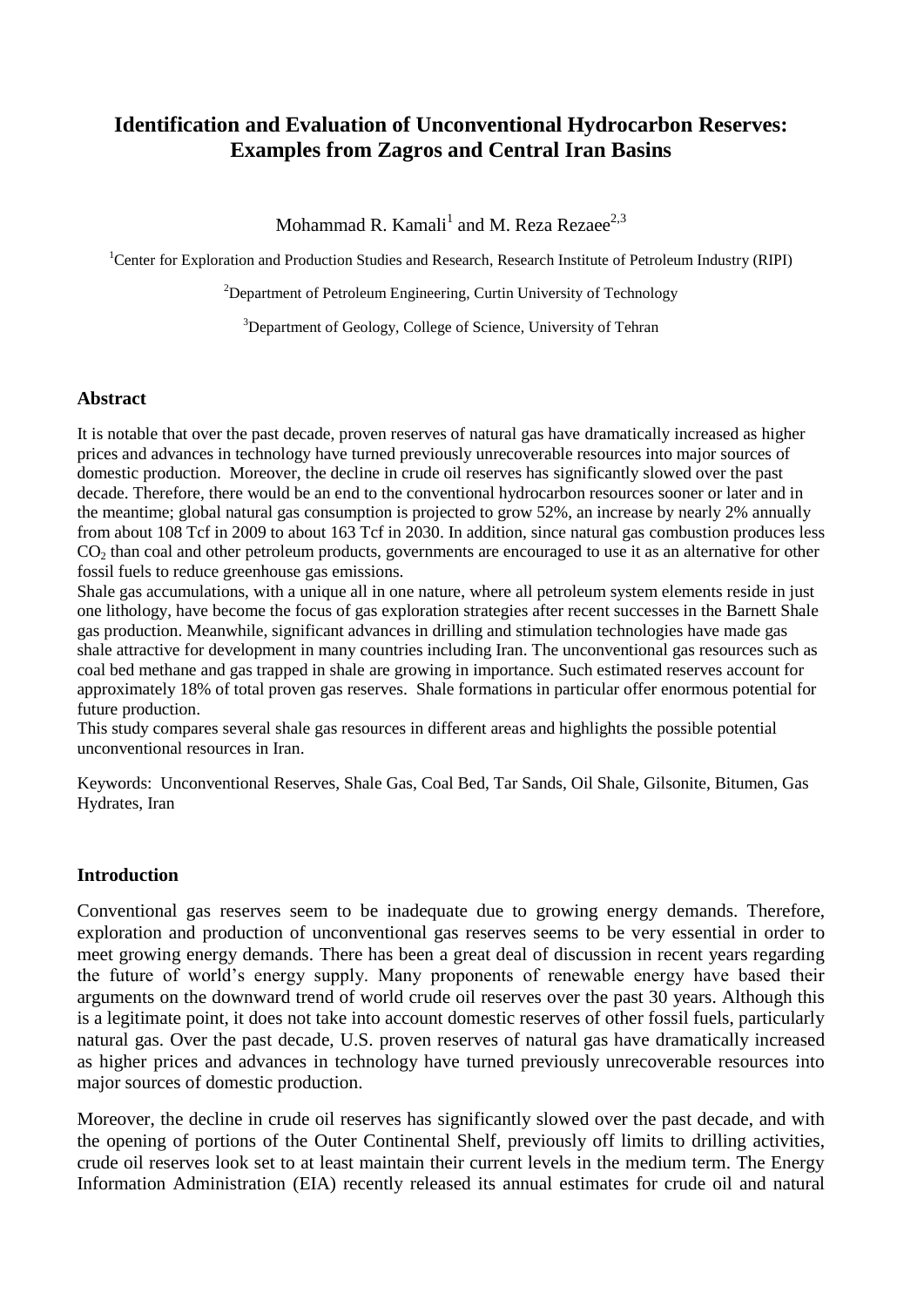gas reserves in the U.S. for 2007. Crude oil reserves were estimated to have risen by 1.6%, while dry natural gas reserves were estimated to have risen by 12.6%. This was the ninth straight year dry natural gas reserves increased. However, the increase in crude oil reserves was less than half of the previous year's decline. Additionally, reserves of natural gas liquids, which are by-products of natural gas processing and include fuels such as propane and butane, rose by 7.9% from the previous year. Natural gas proven reserves for 2007 were the highest in the 31 years the EIA has published reserve estimates. Moreover, natural gas reserves have now increased by approximately 46% since 1993.

# **Natural gas**

The most important aspect of the EIA's report was the unprecedented increase in natural gas reserves. This reflects the rapidly growing importance of unconventional gas resources such as coal bed methane and that gas trapped in shale formations is rapidly becoming an important domestic production. Reserves in coal and shale reservoirs now account for approximately 18% of total proven gas reserves and given the fact that they have been increasing at a much more rapid pace than traditional reserves, it is likely that this number will continue to rise. Shale formations, in particular, offer enormous potential for future production. With the exception of the Barnett Shale in Texas, most shale formations remain in the embryonic stages of development. Estimates of the total recoverable reserves in the Barnett, Fayetteville, Haynesville, and Marcellus shale formations have reached into the hundreds of trillions of cubic feet. To put this into context, the country's proven gas reserves in 2007 totaled approximately 238 trillion cubic feet. The Marcellus shale formation, which stretches from New York to West Virginia, could have an especially profound impact on the nation's energy supply due to its proximity to major consumption areas in Pennsylvania, New Jersey, New York and New England. The importance of the steady increase in natural gas reserves over the past decade cannot be overstated. Due in large part to uncertainty over potential regulations of greenhouse gas emissions, electric utilities have been investing heavily in new gas fired power plants instead of coal fired plants. Natural gas emits about 40% less carbon dioxide than coal and since it does not pose any of the technological hurdles that renewable sources of energy such as biofuels do, it has become increasingly popular among electric utilities looking to hedge against the risk of a carbon tax or a cap-and-trade system. Natural gas reserves will remain on an upward trend over the medium term as technological advances allow producers to extract a larger percentage of the gas trapped in shale formations. Proven reserves of natural gas liquids increased for the fourth consecutive year, reaching an all time high of more than 9 billion barrels. Due to their relatively low emissions of carbon dioxide, the possibility of switching to these fuels as a medium-term substitute for gasoline and diesel fuel until electric vehicles can be mass produced has gained some attraction. With dry gas reserves likely to continue rising over the next few years, reserves of natural gas liquids will steadily increase as well.

# **Crude oil**

Domestic crude oil reserves rose for the second time in three years, as growth in reserves outpaced production in Alaska, Texas and North Dakota. After declining rapidly during the 1980s and the first half of the 1990s, crude oil reserves have stabilized over the past decade. This is a trend that is likely to continue, at least over the next decade, as more unconventional resources such as the Bakken Formation in North Dakota are developed. Consequently, the steady decline in domestic crude oil production over the last 25 years will moderate (Chart 4). Although the moratorium on oil and gas drilling in certain portions of the Outer Continental Shelf was not renewed last year, it will likely be more than a decade before large scale drilling activities commence. According to estimates by the U.S. Geological Survey, the OCS areas that were previously off limits are believed to contain reserves of approximately 18 billion barrels, or around 85 % of existing proven reserves. However,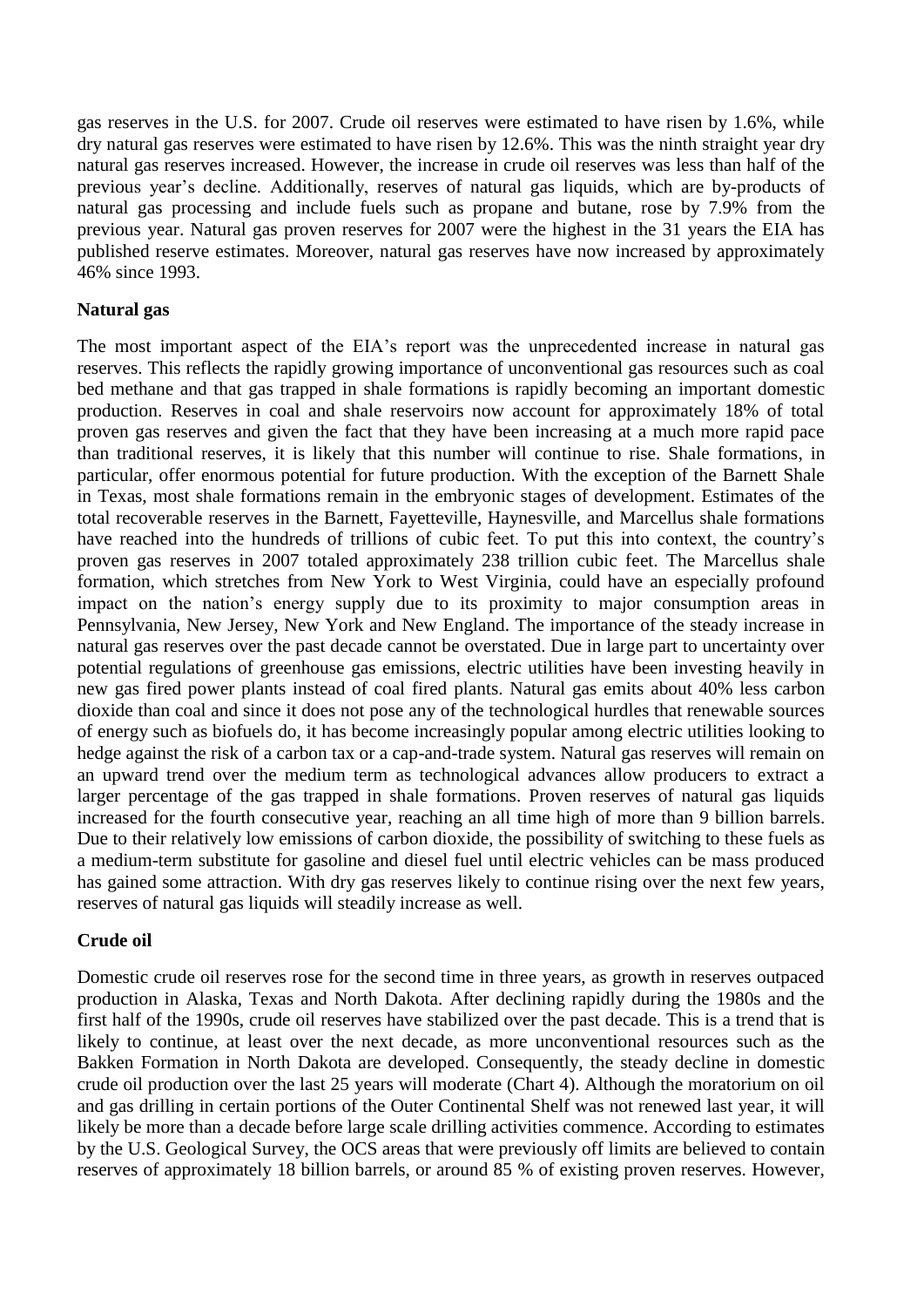the true wild card in the long term outlook for domestic crude oil reserves is the development of oil shale resources in the Midwest. These resources, which are primarily located in Colorado, Wyoming, and Utah, are believed to contain more than 800 billion barrels of oil. To put this into perspective, Saudi Arabia's proven reserves, currently more than double that of any other country, total approximately 267 billion barrels.

However, the technology to fully develop oil shale resources is still in its infancy and current oil prices do not provide a strong incentive for firms to invest in more advanced production technologies. Moreover, at the current rate of production, the country has enough supplies for at least the next 150 years. Despite its abundance and affordability relative to crude oil and natural gas, coal faces an uncertain future as a part of the nation's energy supply. Of the three types of fossil fuels, coal emits the most carbon dioxide when it is burned. With the new administration advocating a cap-and-trade system to reduce carbon emissions, there is a possibility that it could be phased out as a major source of energy in the U.S. over the next few decades. Coal's largest use is in electric power generation and accounts for nearly half of the electricity generated each year. However, wind and natural gas generating capacity have significantly increased more than coal generating capacity over the last few years and this looks set to continue as utilities brace for harsher regulations on  $CO<sub>2</sub>$  emissions. The rapid increase in natural gas reserves in recent years has come as a blessing for domestic oil and natural gas exploration firms. Although domestic crude oil reserves have stabilized, it is unlikely that any major new oil fields will be discovered onshore in the lower 48 states, excluding oil shale deposits. Moreover, with many governments around the world nationalizing their countries' energy resources, especially countries such as Venezuela that have large crude oil reserves, finding major new sources of production internationally has become a less promising option in recent years.

According to the EIA, investor owned oil companies such as Exxon Mobil are in possession of only 12% of the world's proven reserves and this number has been falling for decades. Therefore, the enormous increase in natural gas reserves is such an important development for the industry that it has given firms the potential to offset declines in oil production with increased natural gas production. Moreover, the transition to a cleaner fuel like natural gas will allow them to more easily absorb the effect of restrictive greenhouse gas regulations.

A major challenge facing the industry is its ability to attract enough skilled labor, particularly engineers, to develop unconventional natural gas fields and, longer term, to find an economical way to develop the oil locked away in shale formations. In order for the Barnett Shale formation to become one of the largest sources of natural gas production in the country, new techniques such as horizontal drilling had to be developed. If domestic oil and gas exploration companies are to take advantage of the production potential of shale formations, they will need to invest heavily in human capital.

# **UNCONVENTIONAL GAS**

Unconventional gas formations are "continuous", deposited over large areas rather than in discrete traps. The geologic setting of unconventional gas is several orders more complex and challenging than that of conventional gas. Third, for two of the unconventional gas types, coalbed methane and gas shales, the gas source, trap and reservoir are the same, not three distinct elements as in the case of conventional gas.

Three natural gas sources, namely tight gas sands, coal bed methane and gas shales comprise today's unconventional gas. Methane hydrates, a future candidate, is not yet ready for "prime time".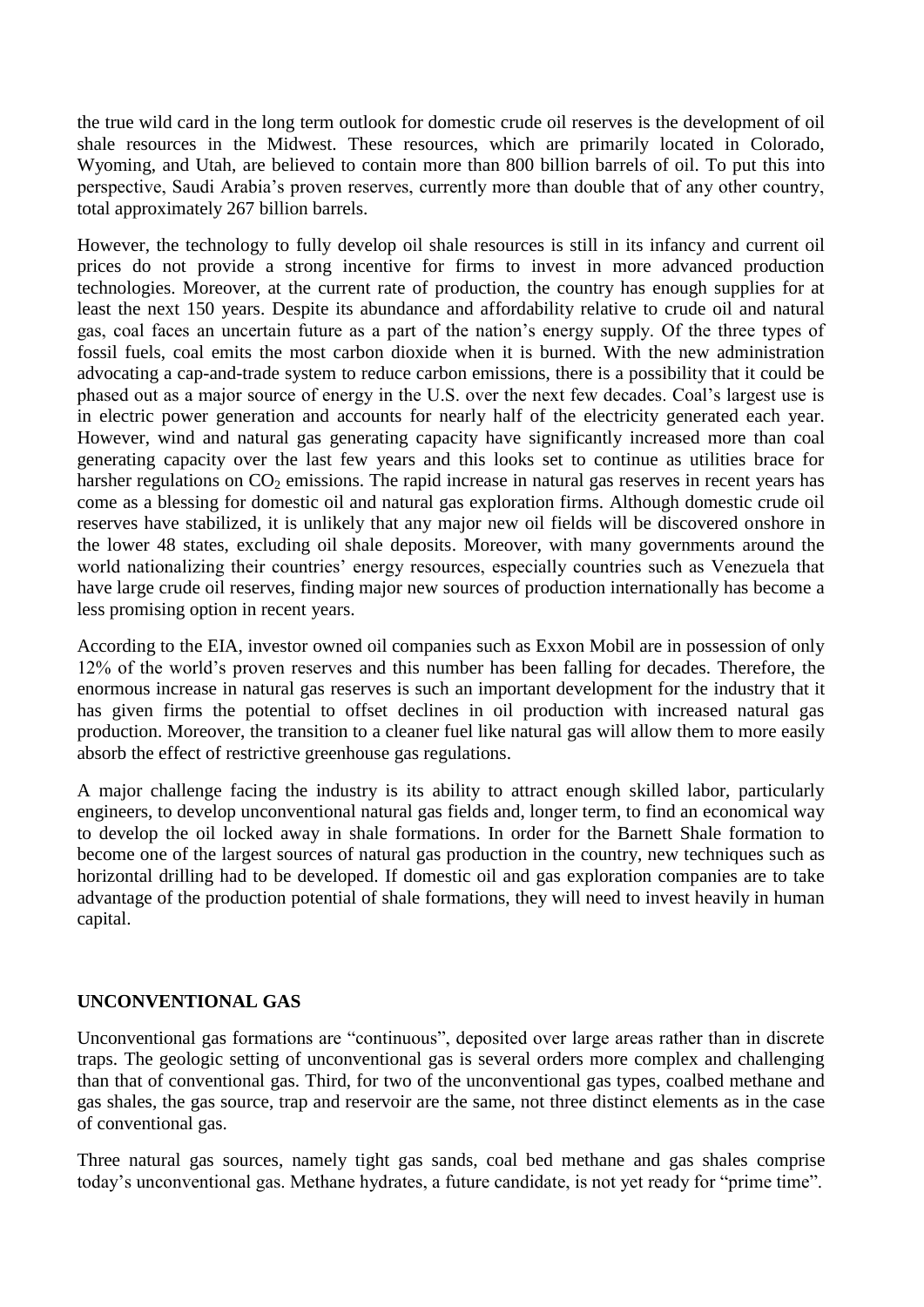Shale gas by definition is an organic rich fine grained rock storing gas in commercial quantities. Rocks included in this definition are organic rich: shales, mud rocks, siltstones, and very fine grained sandstones. In many areas, gas shales are gradational with tight sands.

Shale gas formations are generally thick and widespread in nature, very low matrix permeability (nanodarcies). Fractures are necessary for economic production from shale gas. Primary porosity is low because of that, production rates is low (20 Mcf/d to 500 Mcf/d) but cover very large areas. Production life is long and it continues typically 25 to 80+ years with low decline rates (Figure 1). Total organic carbon (TOC) in shale gas reach 1 to 20%.



Figure 1. A typical Shale Gas Decline Curve.

Several characteristics of the shale should be evaluated to understand the shale quality in terms of gas production. These characteristics include: 1-Total organic carbon (TOC) content; 2- Thermal maturity status; 3- Porosity & gas saturation: (free and sorbed gas) and 4-Thickness and aerial extent.

# **Analytical methods**

Geochemical analysis is considered as a direct measurement of total organic carbon. In this method, the evolved carbon dioxide is determined while combustion of organic matter in oxygen. Log analysis using NGS, DlogR is an indirect method for measurement of total organic carbon.

Thermal maturity status of shale gas can be directly determined by Rock-Eval pyrolysis (Tmax), Paleothermometers, vitrinite reflectance (Ro), and Thermal Alteration Index (TAI), and indirectly by reconstructing burial history modeling, log analysis (N-D separation) and seismic inversion.

Figure 2 illustrates Rock-Eval programs showing; S: free hydrocarbons already present in the sample at a temperature of 350°C. S2: generated hydrocarbons through thermal cracking of kerogen when the sample temperature is increased to  $550^{\circ}$ C. S3: CO<sub>2</sub> released during pyrolysis up to a temperature of 390°C.

Log data can also be very useful for shale gas evaluation. Log data could be used as input for intelligent systems such as Fuzzy Logic, Neural Network and Committee machine to predict shale properties such as TOC, NOC, porosity and permeability.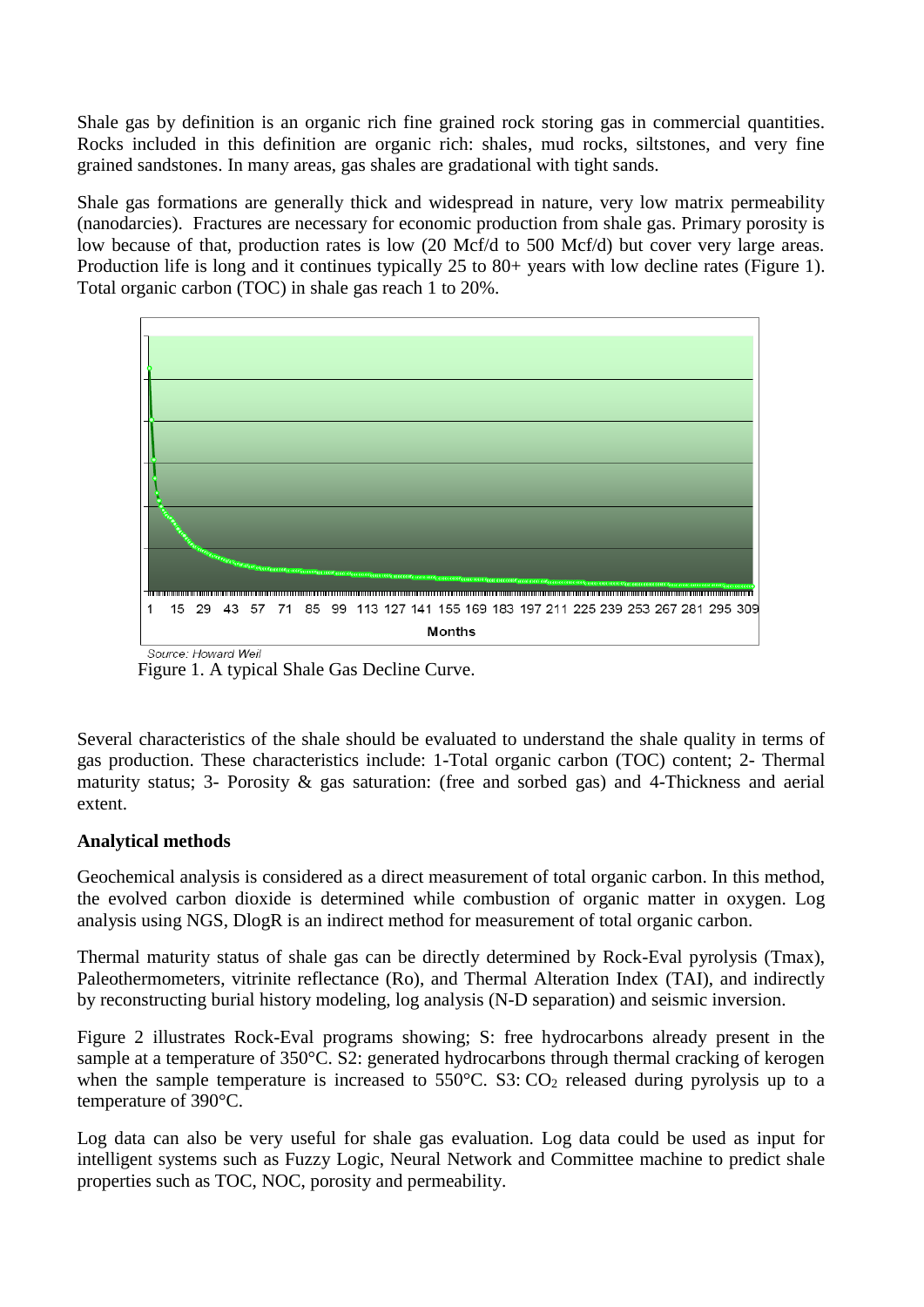

Figure 2. Rock-Eval Pyrolysis pyrogram with S1, S2 and S3 peaks.

# **Barnett Shale example**

Barnett Shale (Figure 3) is an example of successful shale gas production. There are more than 64 public companies involved, about 5,900 producing wells, 2 Bcf/d of production, 160 rigs currently running and ultimate recovery is estimated at 39 Tcf.

Figure 4 shows Barnett gas production from 1997 to March 2008. As it can be seen, the production from this shale has increased from 28 bcf in 1997 to more than 1 Tcf in recent years. The increase in production is due to an increase in well number, advancement in drilling and stimulation technologies. Table 1 summarizes the Barnett Shale characteristics.

| Depth $(m)$                      | 1980-2600 |
|----------------------------------|-----------|
| Net thickness (m)                | $15 - 30$ |
| Bottom hole temperature (C)      | 90        |
| Total organic carbon content (%) |           |
| Mean vitrinite reflectance (%)   | $1 - 1.3$ |
| Porosity $(\%)$                  | 5         |
| Permeability (nD)                | 150       |
| Pore pressure (psi)              | 3000-4000 |

|  |  |  | Table 1- Barnett Shale characteristics |
|--|--|--|----------------------------------------|
|--|--|--|----------------------------------------|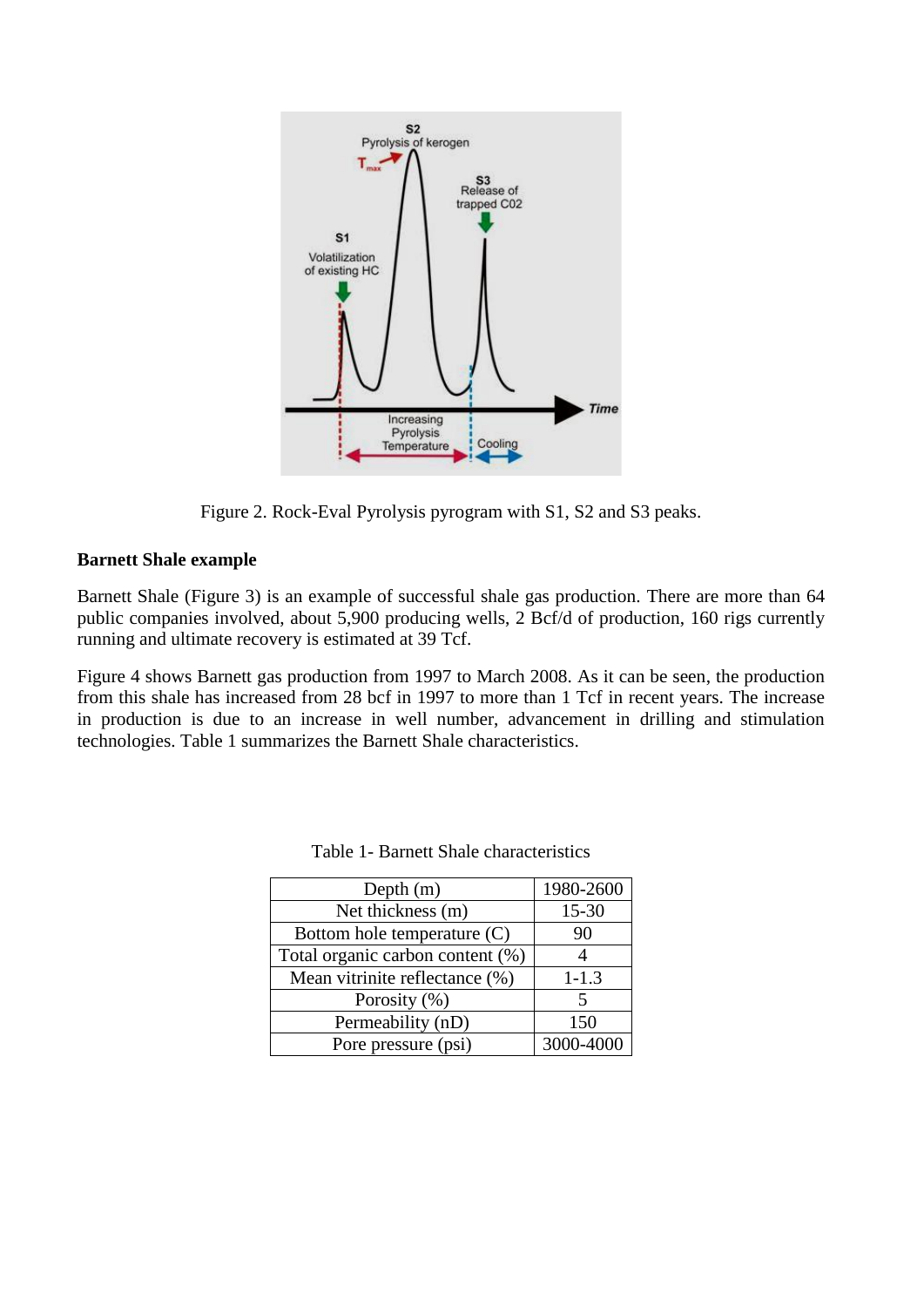

Figure 3. Location map of the Barnett shale.



Figure 4. Barnett gas production (1997-March 2008).

# **Shale Gas in Central Iran and Central Alborz Basins**

Pre-Triassic sediments are unconformably overlain by the Shemshak formation of the lower Jurassic, partly including the upper Triassic (Rhaetian to Bajocian).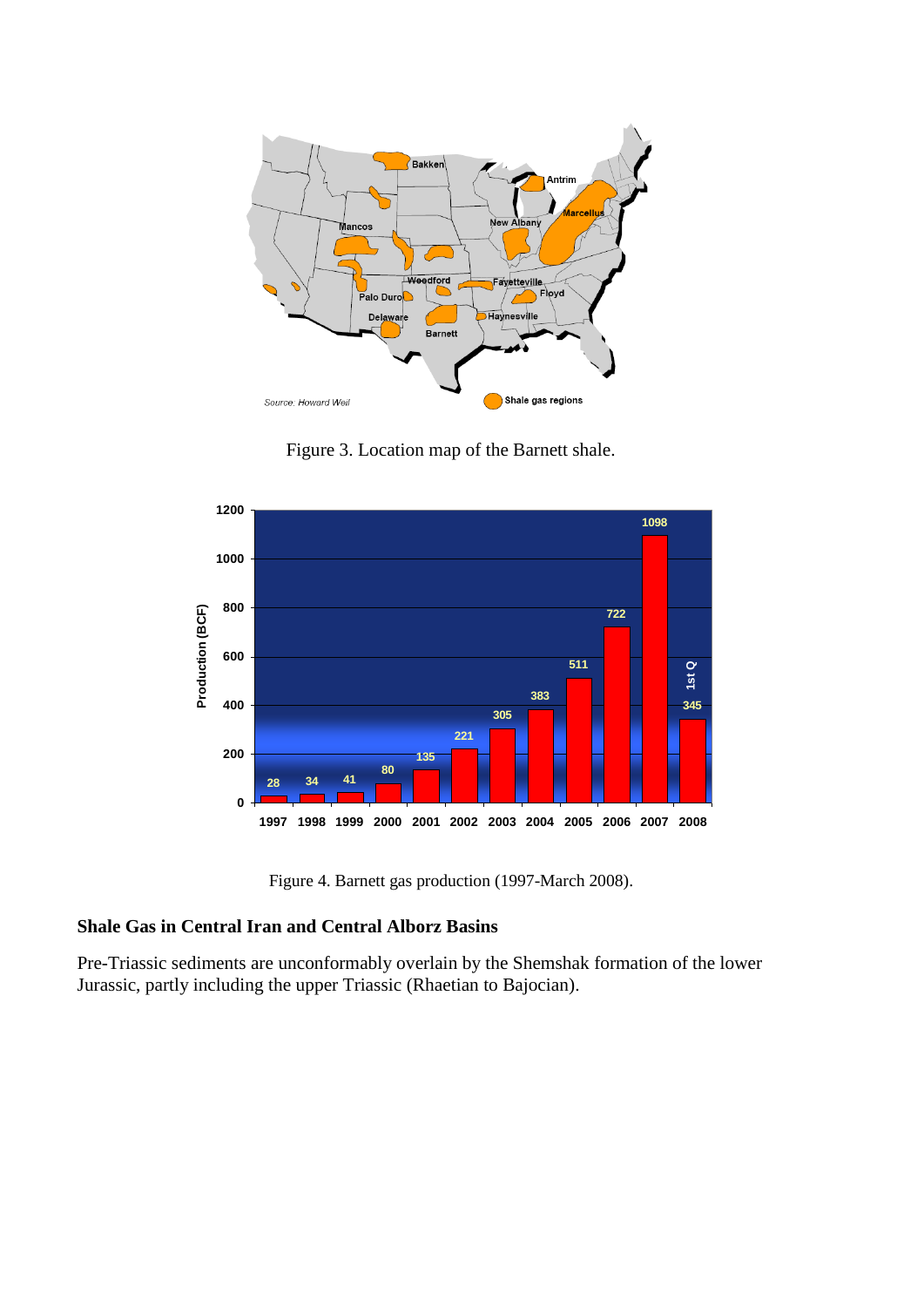|         |          |            |           |           | <b>Geologic Time Scale</b> |                                                          |            | <b>Eustatic Curve</b> |   | Lithostratigraphy           | <b>Formation</b>                         |              | <b>Geological Processes</b>                                                                             |                   |
|---------|----------|------------|-----------|-----------|----------------------------|----------------------------------------------------------|------------|-----------------------|---|-----------------------------|------------------------------------------|--------------|---------------------------------------------------------------------------------------------------------|-------------------|
| (Ma)    |          |            |           | Pliocene  | Piacenzia                  | 1.64<br>$\begin{array}{c} 3.4 \\ 5.2 \\ 6.7 \end{array}$ |            | from Haq et al. (1987 |   |                             | Baku<br>Apsheron<br>Akchagyl<br>Cheleken |              | orogenesis of Alborz block<br>north of relief: molasse deposition                                       |                   |
| $10 -$  |          |            | Neogene   |           | Tortonian                  | 10                                                       | ⋖          | Long Term             |   | unconformity                | Vindobonian-                             |              | South Caspian Sea increase compression<br>depress the floor of the basins                               |                   |
|         |          |            |           | Miocene   | Serravallian<br>Langhian   | 14.2<br>16.3                                             | Short Term |                       |   |                             | Sarmatian                                |              | out of isostatic equilibrium                                                                            |                   |
| $20 -$  |          |            |           |           | Burgigaliar<br>Aquitaniar  | 21.5                                                     |            |                       |   |                             |                                          |              | collision of Arabian plate: Zagros<br>continent - continent collision                                   |                   |
|         |          |            |           |           | Chattian                   | 23.3                                                     |            |                       |   |                             |                                          |              | Neo-Tethys suture                                                                                       |                   |
| $30 -$  | Cenozoic | Tertiary   |           | Oligocene | Rupelian                   | 29.3                                                     |            |                       |   |                             |                                          |              |                                                                                                         |                   |
|         |          |            |           |           | Priabonian                 | 35.4<br>38.6                                             |            | ş                     |   | unconformity                |                                          |              | Alborz continues to rise                                                                                |                   |
| 40.     |          |            | Paleogene |           | Bartonian                  | 42.1                                                     |            |                       |   |                             |                                          |              | separating Central Iran / Caspian Sea                                                                   |                   |
|         |          |            |           | Eocene    | Lutetian                   | 50.0                                                     |            |                       |   |                             |                                          |              |                                                                                                         |                   |
| $50 -$  |          |            |           |           | Ypresian                   |                                                          |            |                       |   |                             |                                          |              |                                                                                                         |                   |
| $60 -$  |          |            |           | Paleocene | Thanetian                  | 59.5<br>60.5                                             |            |                       |   |                             | Unnamed                                  |              |                                                                                                         |                   |
|         |          |            |           |           | Danian                     | 651                                                      |            |                       |   |                             | Paleocene                                |              | opening of E/W Black Sea back arc basins                                                                |                   |
| $70 -$  |          |            |           |           | Maastrichtia               |                                                          |            |                       |   |                             |                                          |              | influence on South Caspian?                                                                             |                   |
|         |          |            |           | Senonian  |                            | 74.0                                                     |            |                       |   |                             | Unnamed                                  |              | abrupt drop in sea level<br>northward drift of continents                                               |                   |
| $80 -$  |          |            | Late      |           | Campania                   |                                                          |            |                       |   |                             | U.Cretaceous                             |              | large amplitude of sea level rise<br>Senomanian transgression over most of Iran                         |                   |
|         |          |            |           |           | Santonian                  | 83.0<br>86.6                                             |            |                       |   |                             |                                          |              | calcareous sediment                                                                                     |                   |
| $90 -$  |          |            |           |           | Turonian                   | 83.5<br>90.4                                             |            |                       |   | hiatus                      |                                          |              | Cretaceous Anoxic Event 3<br>uplift in Alborz                                                           |                   |
|         |          |            |           |           | Conomaniar                 | 97.0                                                     |            |                       |   | <u>www.www.www.www.www.</u> |                                          |              | Cretaceous Anoxic Event 2                                                                               |                   |
| $100 -$ |          | Cretaceous |           |           |                            |                                                          |            |                       |   |                             |                                          |              |                                                                                                         |                   |
|         |          |            |           |           | Albian                     |                                                          |            |                       |   |                             | Tiz kuh                                  |              |                                                                                                         |                   |
| $110 -$ |          |            |           | Gallic    |                            | 112.0                                                    |            |                       |   |                             |                                          |              |                                                                                                         |                   |
|         |          |            |           |           | Aptian                     |                                                          |            |                       |   |                             |                                          |              | Cretaceous Anoxic Event 1                                                                               |                   |
| $120 -$ |          |            | Early     |           |                            | 124.5                                                    |            |                       |   |                             |                                          |              |                                                                                                         |                   |
| $130 -$ |          |            |           |           | Barromian                  |                                                          |            |                       |   |                             |                                          |              | Cretaceous transgression in Alborz                                                                      |                   |
|         |          |            |           |           | Hauterivian                | 131.8<br>135.0                                           |            |                       |   | unconformity                |                                          |              | erosion of reliefs formed during U. Jurassic                                                            |                   |
| $140 -$ |          |            |           | Neocomian | Valanginiar                | 140.7                                                    |            |                       |   |                             |                                          |              | Alborz completely emerge during Valanginian                                                             |                   |
|         |          |            |           |           | Berriasian                 | 145.6                                                    |            |                       |   |                             |                                          |              | southern drift of continents<br>Eurasia shift to tropical arid zone<br>wide occurence of reef carbonate |                   |
| $150 -$ |          |            | Late      | Malm      | Tithonian                  | 152.1                                                    |            |                       |   |                             |                                          |              | opening of South Caspian back arc basin                                                                 |                   |
|         | Mesozoi  |            |           |           | Cimmeridgian<br>Oxfordian  | 154.7<br>157.1                                           |            |                       |   |                             | Lar                                      |              | <late cimmerian="" orogeny=""></late>                                                                   |                   |
| $160 -$ |          |            |           |           | Callovian                  | 161.3                                                    |            |                       |   |                             |                                          |              | reefal carbonate on horst                                                                               |                   |
|         |          |            | Middle    | Dogger    | Bathonian                  | 166.1                                                    |            |                       |   | unconformity                |                                          |              |                                                                                                         |                   |
| $170 -$ |          | $\circ$    |           |           | Bajocian                   |                                                          |            |                       |   |                             |                                          |              |                                                                                                         |                   |
|         |          | Jurass     |           |           | Aalenian                   | 1731<br>178.0                                            |            |                       |   |                             |                                          | IV           |                                                                                                         |                   |
| $180 -$ |          |            |           |           | Toarcian                   |                                                          |            |                       |   |                             |                                          |              |                                                                                                         |                   |
|         |          |            |           |           |                            | 187.0                                                    |            |                       |   |                             |                                          | $\mathbb{H}$ | Post-Cimmerian mollase:<br>temperate humid climate (45N)                                                |                   |
| $190 -$ |          |            | Early     | Lias      | Pliensbachia               | 194.5                                                    |            |                       |   |                             | Shemshak                                 |              | coal-bearing belt                                                                                       |                   |
| $200 -$ |          |            |           |           | Snemurian                  |                                                          |            |                       |   |                             |                                          | Ш            |                                                                                                         |                   |
|         |          |            |           |           | Hettangian                 | 203                                                      |            |                       |   |                             |                                          |              |                                                                                                         |                   |
| $210 -$ |          |            |           |           |                            | 208.0<br>209.S                                           |            |                       |   |                             |                                          |              | opening of Greater Caucasus back arc basin                                                              |                   |
|         |          |            |           |           | Norian                     |                                                          |            |                       |   |                             |                                          |              | <cimmerian orogeny=""></cimmerian>                                                                      |                   |
| $220 -$ |          |            |           | Late      |                            |                                                          |            |                       |   | unconformity                |                                          |              | collision of Gondwanian microcontinents                                                                 |                   |
|         |          | Triassic   |           |           |                            | 223.4                                                    |            |                       |   |                             |                                          |              | northward drifting of Gondwanian blocks                                                                 |                   |
| $230 -$ |          |            |           |           | Carnian                    |                                                          |            |                       |   |                             |                                          |              | Paleo-Tethys subduction zone                                                                            |                   |
|         |          |            |           | Middle    | Landian                    | 235.0                                                    |            |                       |   |                             |                                          |              | opening of Neo-Tethys                                                                                   | Continental Shelf |
| $240 -$ |          |            | Early     | Schythian | Anis                       | 239.5<br>甜品<br>243.4                                     |            |                       | ğ |                             | Elika                                    |              |                                                                                                         |                   |

Figure 5. Stratigraphic summary of the Central Alborz Basin**.**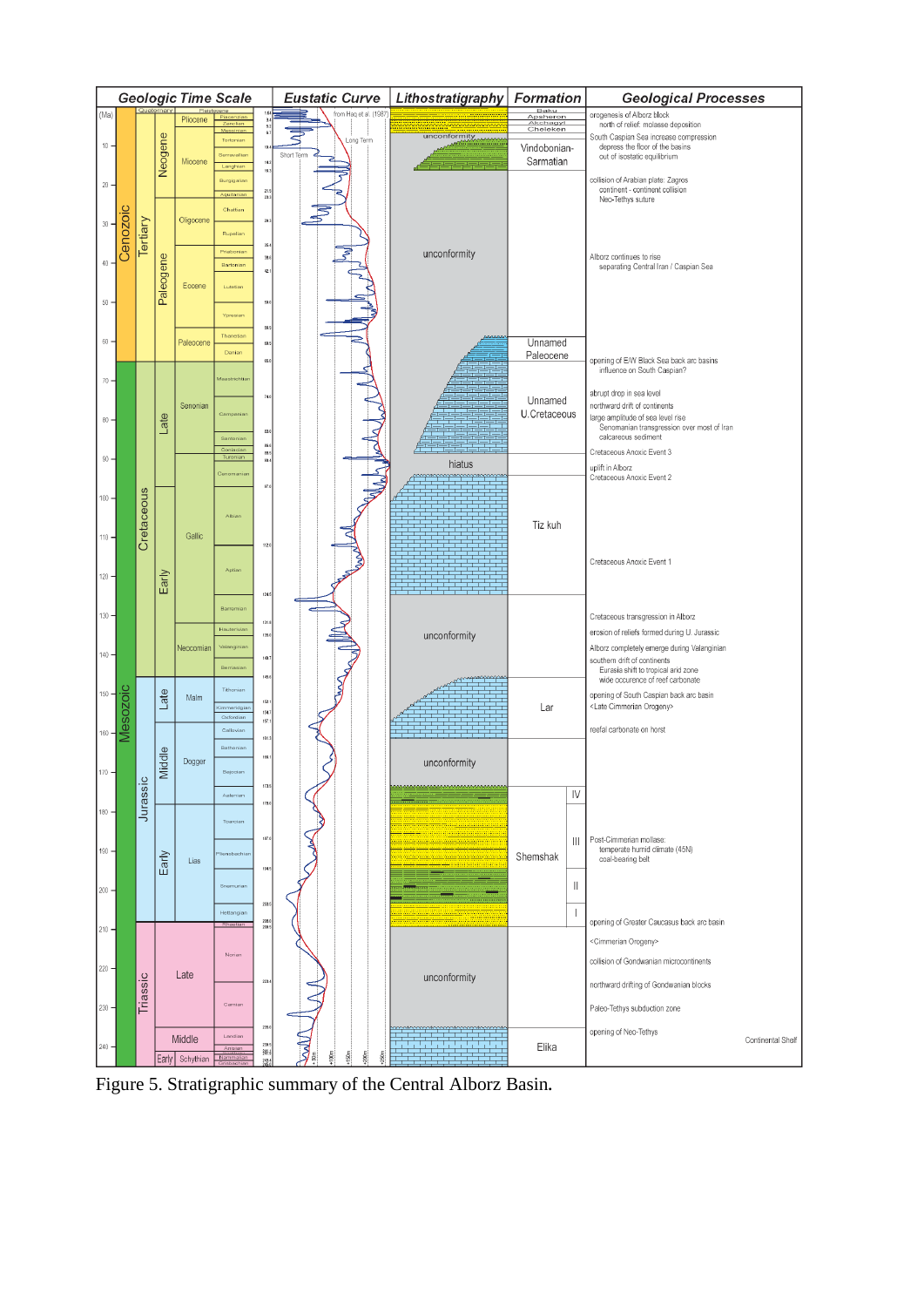Shemshak formation extends from north to southeast of Centeral Alborz and its thickness increases towards the south (Figure 6). Pre-Triassic sediments are unconformably overlain by the Shemshak formation of the lower Jurassic, partly including the upper Triassic (Rhaetian to Bajocian). A generalized stratigraphy is given in figure 5.



Figure 6. Location map of the studied area in north of Central Alborz

Shemshak Formation is a non-marine terrestrial source rock. Its organic matter is composed of type III and a mixture of type III-II kerogens with a total organic carbon of more than 1%. Organic rich beds have already reached oil window (Ro=0.6-0.8%). Photomicrographs (figure 7) show occurrence of organic matter that are aligned within the stylolites running parallel to bedding plane.



Figure 7. Chert arenite with stylolite and organic matter along them.

Shemashak formation consists of coal seams interbedded with shale and siltstone beds. Succession of shale and coal layers is well noticed in the studies section called Galand roud coal mine located near Noor in Central Alborz Basin. Shaly intervals have kerogen type III and vitrinite form the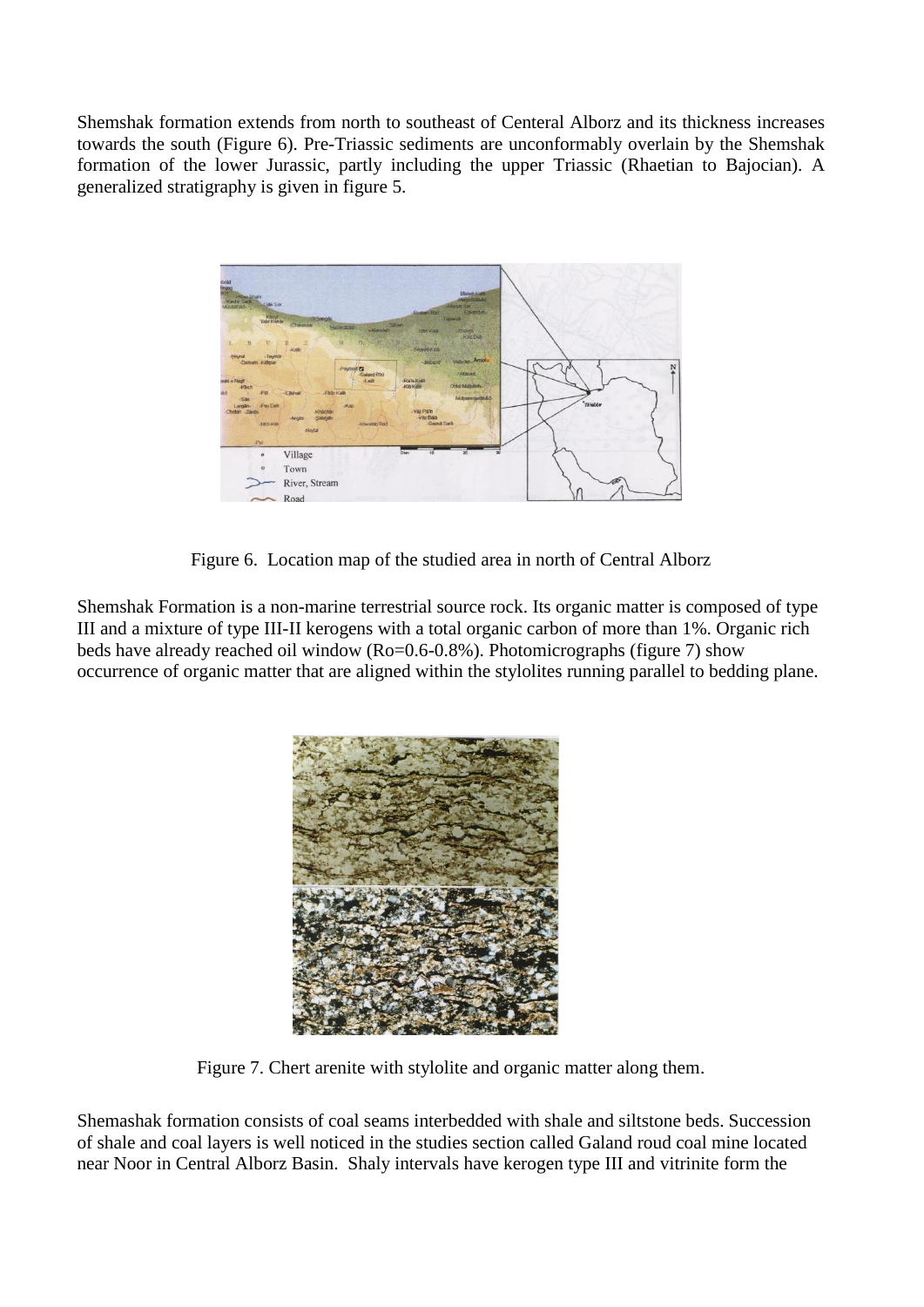dominant maceral (figure 8). However, a mixture of kerogen type I-II and II- III are inferred when resinite, cutinite and sporinite occur in appreciable and subordinate quantities, respectively.



Figure 8. Conventional TOC vs HI, HI vs OI and Tmax vs HI for Jurassic coal and shale layers of Shemshak formation Galand roud, Central Alborz Basin.

Four lithological units are distinguished in Shemshak formation (Assereto, 1966). Unit 1, the lowest unit, consists of alternated sandstones, shales and coaly shales. Unit 2, second lowest, is mainly characterized by shales with intercalations of coal beds. Unit 3 consists of sandstones, siltstones and shales. Unit 4 is predominantly composed of shales with intercalations of coal seams. Much of the Shemshak formation is thought to have been deposited under deltaic environment and unit 3 (upper sandstone unit) includes marine components. The thickness of the Shemshak formation exceeds 2,000 meters in the Alasht area.

In the type locality of the Shemshak formation, it was reported that thinly bedded marly limestones, sandy oolitic limestones and ammonite bearing marls interbedded with shales and greywackes of the Upper Dogger (Dalichai Formation) conformably overlie the Shemshak formation (Assereto, 1966). However, Dalichai formation was not observed in the studied area.

# **Oil Shale deposits in Zagros Basin Iran**

Oil shale by definition is an organic rich rock, which has not gone through the "Oil window" of heat needed to alter it into liquid petroleum. However, oil shale can be converted into synthetic crudelike oil called "Shale Oil" through a heating process called retorting.

Oil seeps in Middle East have a long history being mentioned by Herodotus in history, Strabo in his Geography and other ancient texts. As far back as 3500 BC, hydrocarbons played a key role in the region and were used in construction, shipbuilding, and ornamental works by the early Sumerians. Natural gas fires were a source of religious inspiration.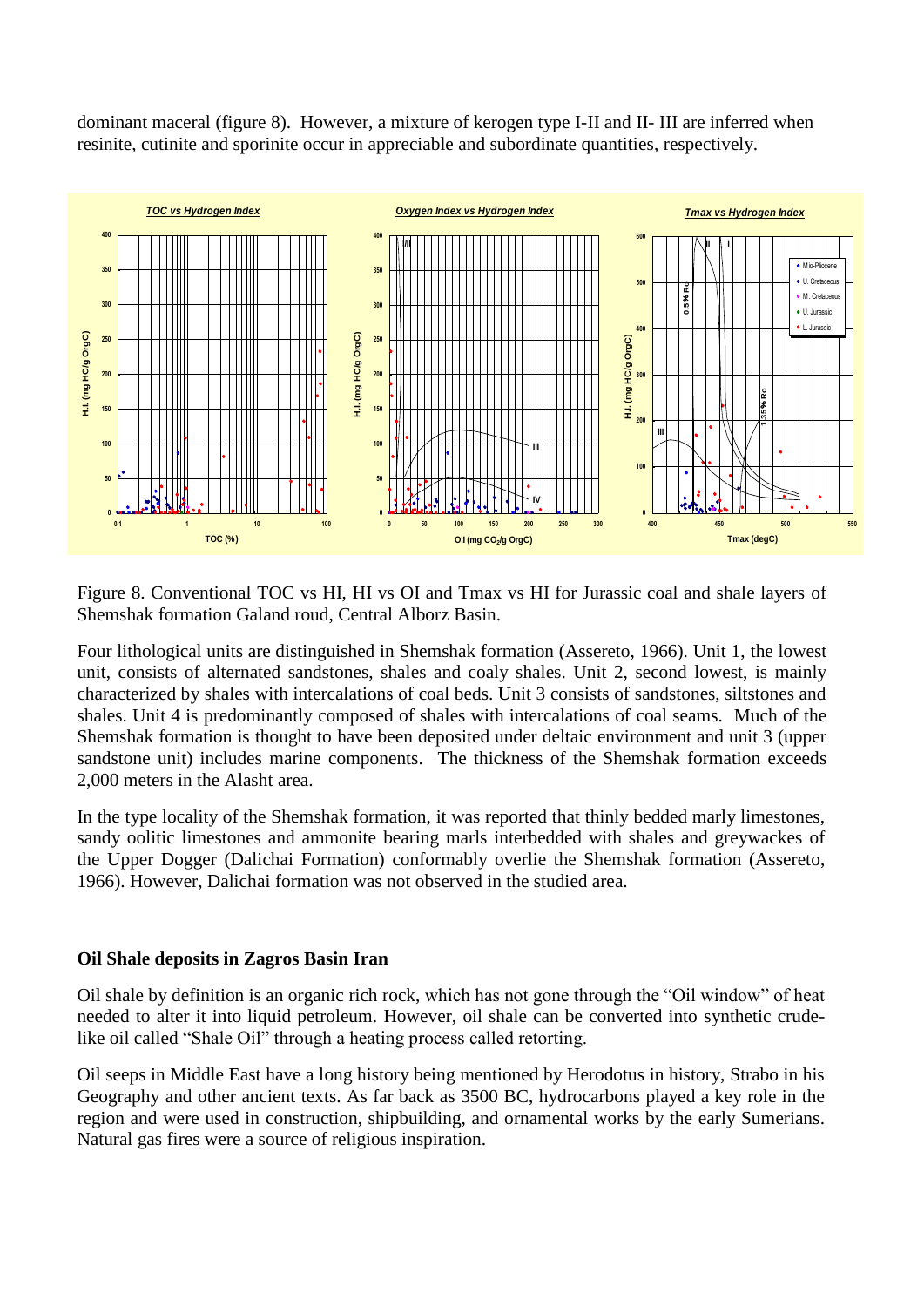In Zagros basin, hydrocarbon extrusions have been reported as Gilsonite (uintaite) synonymous with the word Mumiyaie in Farsi, used as a medicine, bituminites, asphaltites and so on. Known deposits include Gilstone deposits from Kalak Bishe at Puledokhtar mine in Lorestan province, Kazhdumi oil shales (Cretaceous) from Kuhe Bangestan outcrops in Khuzestan Province, Kazhdumi oil shale from Kuhkluyeh and Boyer Ahmad province, Garau oil shales from Kabir Kuh (Lorestan Province) and Ghali Kuh oil shale (Sargelu formation) from Lorestan province.

In this study, a total of 12 outcrop samples collected from Ghali Kuh section were subjected to Rock-Eval pyrolysis in order to assess generation potential. Most samples are rich in organic matter and their TOC range from 2.8 to 20.81%. Hydrogen Index (HI) varies from 422 to 576 mg HC/gTOC suggesting highly oil prone source rock (Table 2). A plot of HI versus Tmax reflects Kerogen type II (Figure 8).

Ghali Kuh oil shale was deposited in euxinic basin. Preservation of organic matter was good with no bioturbation and the presence of pyrite indicates anoxic conditions during early deposition. Sargelu carbonaceous shale yields up to 26 gallon per oil. This figure is a rough estimate and does not seem to be a good representative since not enough samples were taken systematically (Afshar, 1975). Meanwhile, a comparison of oil yields for Green River shale, Siberia shale and Sargelu shale is given in figure 9.



Figure 9. Location map of the Ghali Kuh oil shale.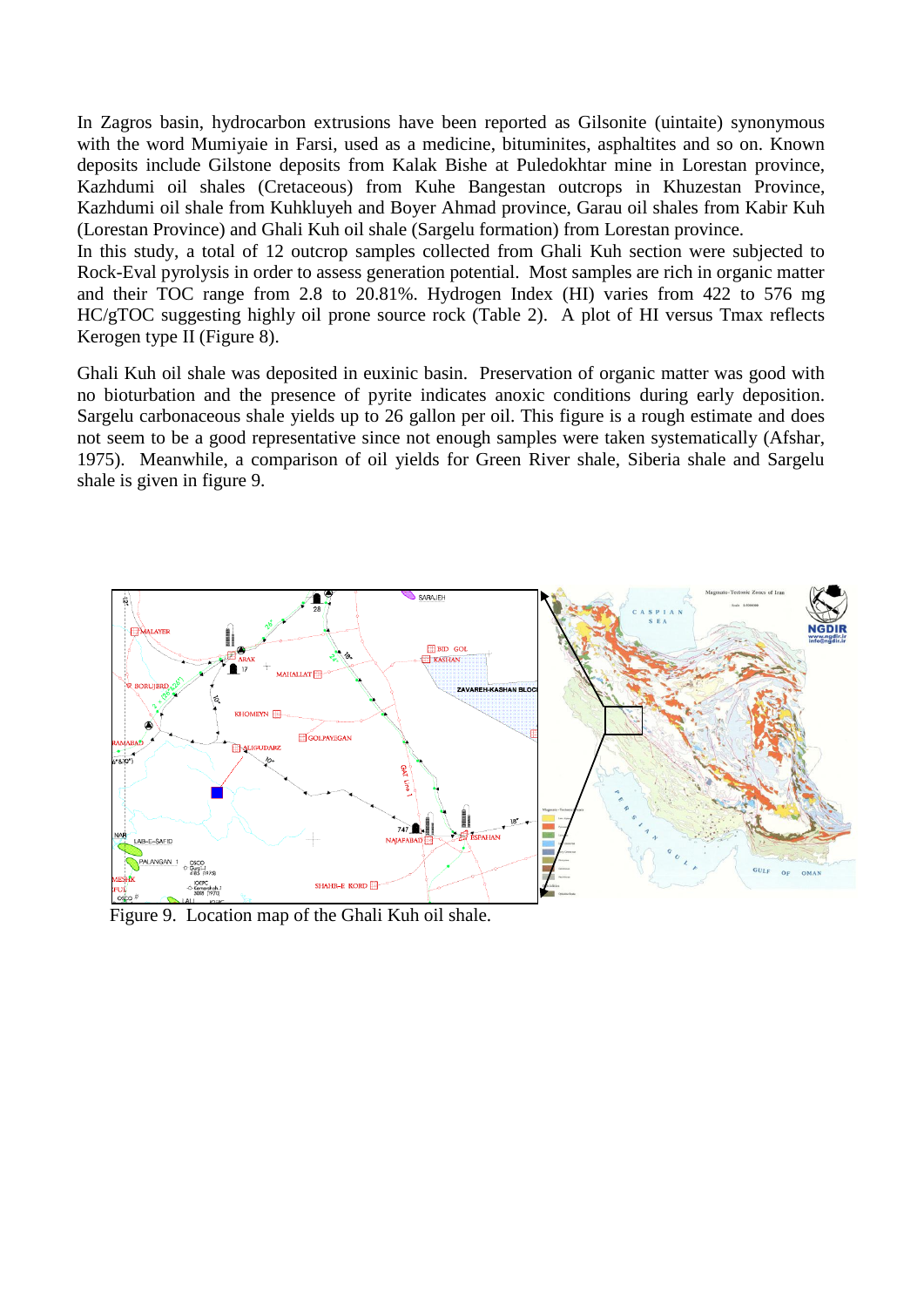| <b>Sample</b>     |                |                                   | S1             |                |            | <b>T</b> max  | <b>TOC</b> | HI  |
|-------------------|----------------|-----------------------------------|----------------|----------------|------------|---------------|------------|-----|
| <b>No</b>         | <b>Section</b> | Lithology                         |                | S <sub>2</sub> | <b>TPI</b> | $(^{\circ}C)$ | (%)        |     |
| SR-A1             | Ghali Kuh      | <b>Bituminous Shaly Carbonate</b> | 1.26           | 61.39          | 0.02       | 436           | 11.88      | 517 |
| SR-A2             | Ghali Kuh      | <b>Bituminous Shaly Carbonate</b> | 2.2            | 42.83          | 0.05       | 437           | 10.16      | 422 |
| SR-A3             | Ghali Kuh      | <b>Bituminous Shaly Carbonate</b> | 0.99           | 12.07          | 0.08       | 431           | 2.81       | 430 |
| SR-A4             | Ghali Kuh      | <b>Bituminous Shaly Carbonate</b> | 6.05           | 100.7          | 0.06       | 437           | 20.8       | 484 |
| SR-A5             | Ghali Kuh      | <b>Bituminous Shaly Carbonate</b> | $\overline{2}$ | 81.61          | 0.02       | 436           | 16.99      | 480 |
| SR-A6             | Ghali Kuh      | <b>Bituminous Shaly Carbonate</b> | 1.94           | 59.32          | 0.03       | 431           | 11.41      | 520 |
| SR-B1             | Ghali Kuh      | <b>Bituminous Shaly Carbonate</b> | 2.66           | 64.08          | 0.04       | 436           | 15.05      | 426 |
| SR-B <sub>2</sub> | Ghali Kuh      | <b>Bituminous Shaly Carbonate</b> | 3.51           | 72.82          | 0.05       | 436           | 14.31      | 509 |
| <b>SR-B3/</b>     | Ghali Kuh      | <b>Bituminous Shaly Carbonate</b> | 2.22           | 63.61          | 0.03       | 431           | 13.49      | 472 |
| SR-B4             | Ghali Kuh      | <b>Bituminous Shaly Carbonate</b> | 2.07           | 68.69          | 0.03       | 435           | 11.92      | 576 |
| SR-B <sub>5</sub> | Ghali Kuh      | <b>Bituminous Shaly Carbonate</b> | 2.89           | 73.08          | 0.04       | 434           | 14.31      | 511 |
| SR-B <sub>6</sub> | Ghali Kuh      | <b>Bituminous Shaly Carbonate</b> | 1.6            | 67.32          | 0.02       | 437           | 12.07      | 558 |

Table 2. Rock –Eval pyrolysis analysis for Bituminous Shaly carbonate of Sargelu formation at Ghali Kuh Section, Zagros Basin.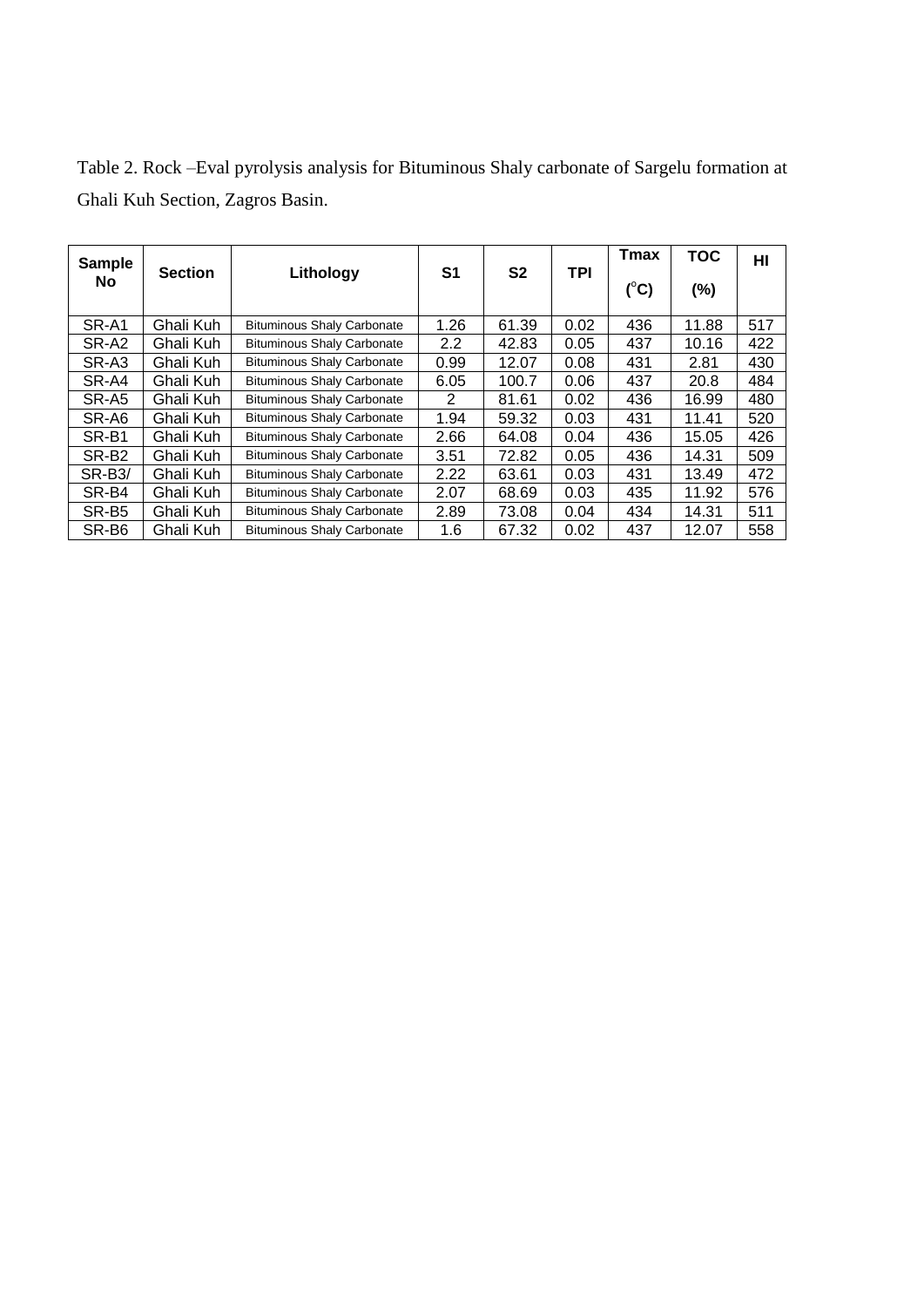

Figure 10. Tmax Vs HI for Sargelu Formation, Zagros Basin.



Figure 11. Comparison of oil yield from three well known source rocks.

#### **Gas Hydrates**

Gas hydrates are [crystalline](http://en.wikipedia.org/wiki/Crystal) water based [solids](http://en.wikipedia.org/wiki/Solid) physically resembling [ice,](http://en.wikipedia.org/wiki/Ice) in which small [non-polar](http://en.wikipedia.org/wiki/Chemical_polarity) [molecules](http://en.wikipedia.org/wiki/Molecule) (typically [gases\)](http://en.wikipedia.org/wiki/Gas) are trapped inside "cages" of [hydrogen bonded](http://en.wikipedia.org/wiki/Hydrogen_bond) [water molecules.](http://en.wikipedia.org/wiki/Water_(molecule)) In other words, clathrate hydrates are [clathrate compounds](http://en.wikipedia.org/wiki/Clathrate_compounds) in which the host molecule is [water](http://en.wikipedia.org/wiki/Water) and the guest molecule is typically a gas. Without the support of the trapped molecules, the [lattice](http://en.wikipedia.org/wiki/Crystal_structure) structure of hydrate clathrates would collapse into conventional ice crystal structure or liquid water. Most low molecular weight gases (including  $O_2$ ,  $H_2$ ,  $N_2$ ,  $CO_2$ ,  $CH_4$ ,  $H_2S$ , [Ar,](http://en.wikipedia.org/wiki/Argon) [Kr,](http://en.wikipedia.org/wiki/Krypton) and [Xe\)](http://en.wikipedia.org/wiki/Xenon), as well as some higher [hydrocarbons](http://en.wikipedia.org/wiki/Hydrocarbon) and [freons](http://en.wikipedia.org/wiki/Freon) will form [hydrates](http://en.wikipedia.org/wiki/Hydrate) at suitable temperatures and pressures.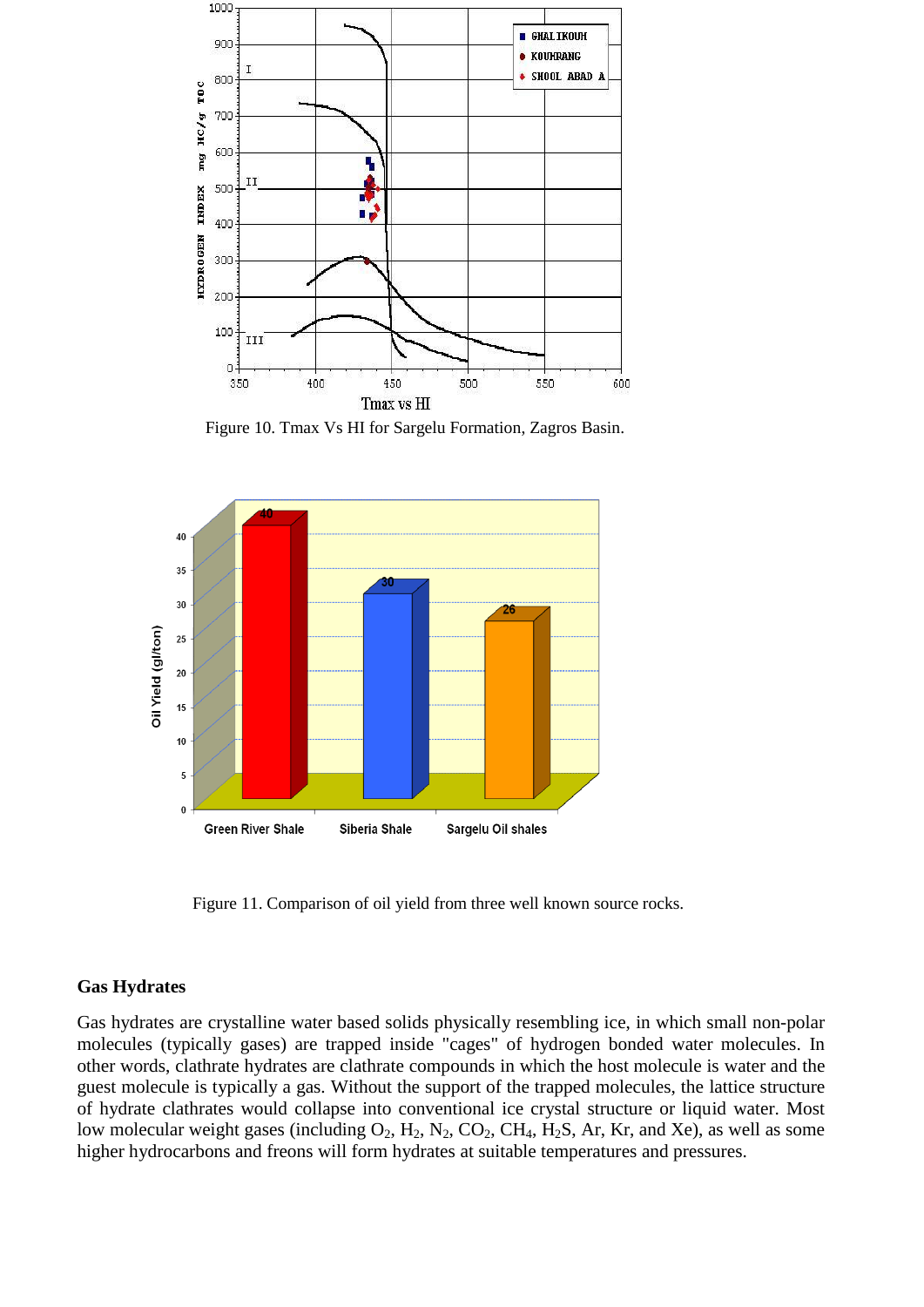Promising gas hydrate deposits in Iran include those in the Oman Sea, where a total of 55 exploration targets were identified in Iranian waters including an area of  $27000 \text{ km}^2$ . In the Caspian Sea, possible targets are identified at depths close to 4000 meter located at depocenters of Northern and Southern parts of Caspian Sea. Another unconventional reserve in Iran in addition to Gas Shales from Shemshak coal beds in Central Iran and Central Alborz Basins is low permeability oil from Moghan Plain east Azerbaijan province, where commercial quantities of trapped oil in porous reservoir are immobile due to poor permeability.

# **Summary**

Conventional worldwide oil production will begin to decline soon. The decline will be difficult to stop. The difference between demand and supply can be made up with production from unconventional reserves. The cost to produce large volumes of oil and gas from unconventional reserves will be high. Shale gas deposits have shown good potential and are promising for exploration and long term production. Unconventional gas shale deposits in Iran include Shemshak formation (Jurassic) from Central Alborz and Central Iran basins. Potential oil shales include Ghali Kuh Sargelu formation with oil yield reaching 26 gallon/ton and gilstone deposits from Kalak Bishe at Puledokhtar mine in Lorestan province. Other studied outcrops are Kazhdumi oil shales (Cretaceous) from Kuhe Bangestan, Khuzestan province, Kazhdumi oil shale from Kuhkluyeh and Boyer Ahmad province and Garau oil shales from Kabir Kuh, Lorestan province.

Acknowledgements: Thanks are expressed to Dr. Hassan Amiri Bakhteyar (NISOC) and Dr. Shahram Sherkati (NIOC Exploration Directorate) who generously provided data and useful comments.

# **References:**

Afshar, A., 1975. Preliminary Geological Note on Oil Shale Deposits of Ghali Kuh. NIOC-G.N. No. 264.

Alberta Energy and Utilities Board, 2005, Alberta's reserves 2004 and supply/demand outlook 2005-2014: AEUB (EUB [ERCB]) ST98-2005, 162p. (http://www.ercb.ca/docs/products/sts/st98- 2005.pdf) (Accessed October 22, 2009).

Fact Sheet 2009-3012 (http://pubs.usgs.gov/fs/2009/3012/) (first posted April 2, 2009; accessed October 22, 2009).

Marsh, R.A., 2007, Understanding Alberta's bitumen resources (abstract): Search and Discovery Article #90063 (2007). (http://www.searchanddiscovery.net/abstracts/html/2007/annual/abstracts/lbMarsh.htm)

Patrick Armstrong, 2009. Industry Monitor: Fossil Fuel Reserves. Moody's Economy .com

USGS, 2009, Assessment of in-place oil shale resources of the Green River Formation, Piceance Basin, Western Colorado: USGS.

Vanden Berg, M.D., 2008a, Water-related issues affecting conventional oil and gas recovery and potential oil shale development in the Uinta Basin, Utah: Technology Status Assessment: Utah